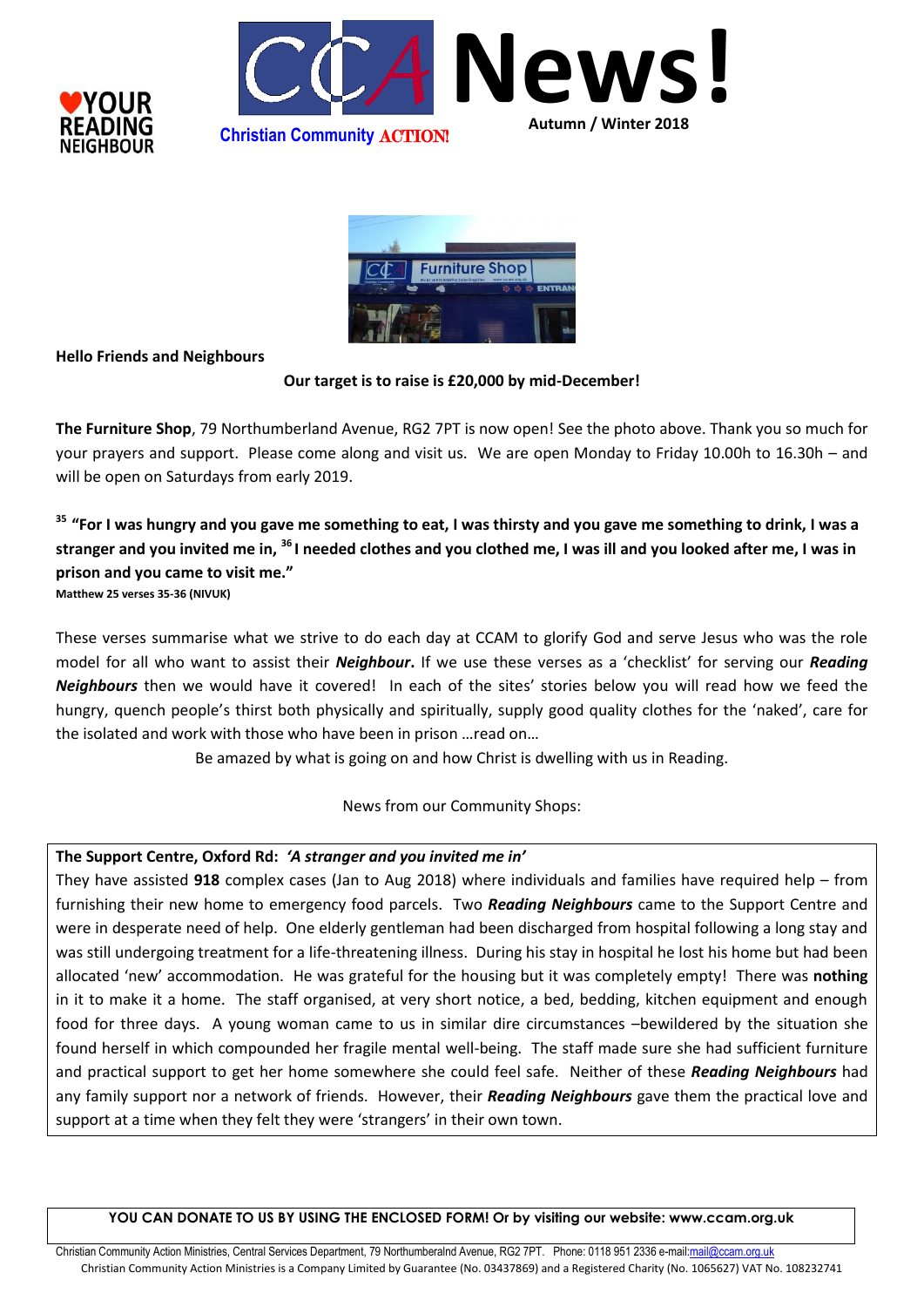



### **'I was hungry…'**

## **Caversham Baptist Church hosts our free hot meal service on Wednesdays:**

**700 free hot meals** have been served to our clients (Jan to Aug 2018) and we have retained our *5 star rating* by the Environmental Health team! The drop-in Christmas party is on 19<sup>th</sup> December 2018. This may be the only Christmas celebration our guests will have; but we provide them with a three course home-cooked meal, crackers, a goody bag a present, carols and lots of great conversation and most importantly a practical demonstration of God's love. No one goes hungry at the Drop-in!

## *'I was in prison and you came and visited me…'*

All of our shops serve their local communities by providing work experience for young people, individuals with learning disabilities who will never find paid employment; ex-offenders who need that second chance; all need to experience being valued and shown that they do matter and can contribute. They all have so much to offer as long as it is in a safe and supportive environment which we provide on a daily basis. This work is vital if we want thriving and sustainable communities.

# *'I was thirsty and you gave me something to drink'; I needed clothes and you clothed me'; I was ill and you looked after me…'*

#### **Sonning Common:**

This shop always has something special to offer – a designer bag or dress. Tea is served in our best china by the staff and volunteers who make time for everyone but especially those who live on their own or those who need a friendly listening 'ear'. This shop certainly knows how to celebrate - from birthdays to Royal Weddings – any excuse to get the bunting out! However, not everyone enjoys financial stability in this area and increasingly we are supplying emergency food parcels and crisis support.

#### **Whitley**

This shop is an oasis at a very busy road junction. The staff and the volunteers thrive on the way donations are sorted and in record time are on the shop floor ready to be snapped up by our eager customers. The shop needs more volunteers – can you spare some time for them? Or would you be willing to help re-decorate? This shop provides emergency food parcels and undertakes assessment of those who are in financial crisis and need furniture and practical support.

#### **Wokingham Road:**

The window displays are wonderful at this shop – often an eclectic mix from the donations received – a blend of all cultures – just like its location! The shop provides work-placement opportunities for a vast number of people – the young person who is attending college on a foundation learning programme; an individual going through rehabilitation for drug or alcohol addiction; an ex-offender who needs to gain up-to-date skills to re-join the workforce. This supportive pastoral work carried out by the team at this site is an investment in people and society benefits in so many ways – individuals gaining self-confidence, self-respect and people who want to make society better.

**YOU CAN DONATE TO US BY USING THE ENCLOSED FORM! Or by visiting our website: www.ccam.org.uk**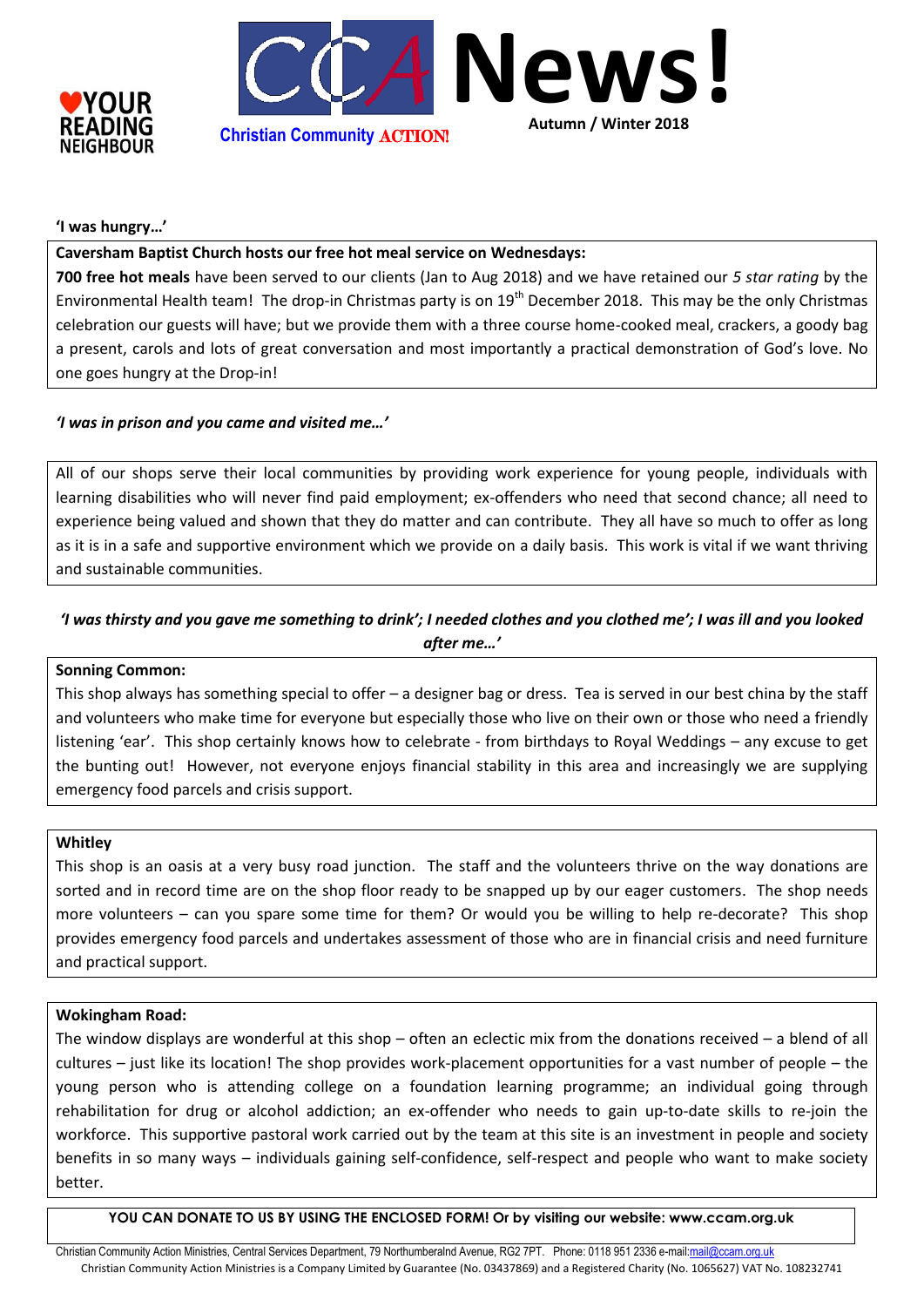



## **Southcote:**

This shop has a village feel but is in the middle of an urban estate. It provides much needed work-placements and a hub for those who find themselves marginalised by society. The staff and volunteers work closely together and want to make the shop a great place to shop. The window displays are always eye catching if not theatrical but best of all for a flavour of old fashioned community spirit then visit our Southcote site. The local community are prayed for on a daily basis.

#### **Oxford Rd:**

The kettle is never switched off – gallons of tea and coffee are served to customers! The team at this site have many customers who live on their own and their daily trip to the shop means they find a warm welcome, a chat and the chance to be involved in a community environment. The shop thrives on giving lots of pastoral care as well as providing great quality items – they are even selling small items of furniture!

We are finding it tough to meet all the needs out there in Reading but our staff and volunteers are amazing – giving their **all** to make sure that no-one is turned away as in the verses of scripture at the beginning of this newsletter.

The delay in opening our furniture shop has caused us a dip in finances but we know that God will provide as He is faithful.

# *For the word of the Lord is right and true; He is faithful in all He does. Psalm 33:4 (NIVUK)*

The trustees, staff and volunteers are dedicated to CCAM and are working extremely hard to serve our *Reading Neighbours.* We cannot do it on our own – please join us. Many thanks from the Trustees, staff and volunteers!

Please support us with financial assistance - it would make all the difference! One way could be to donate an item which we could sell on–line; our threshold for these types of items is £40. Call us to discuss on 0118 951 2338.

We need to raise **£20,000** between now and mid-December **Donating** to us is **simple and easy** - you can donate in the following ways: By **POST**, using the form on the last page of this newsletter; By using your **MOBILE 'PHONE** and **texting CCAM00** followed by £5, £10, £20 to **70070;** By going to our **WEBSITE**: [www.ccam.org.uk](http://www.ccam.org.uk/) and using the **Donate to CCA** button: By visiting one of our community shops: They are open Monday to Friday 10 am to 4 pm and Saturdays from 10 am to 12.30 pm (Oxford Rd is open until 4 pm) 369 **Oxford Road,** Reading, RG30 1HA 0118 951 2337 526/528 Northumberland Ave, **Whitley,** RG2 8NY 0118 987 5427 38 Coronation Square, **Southcote,** RG30 3QN 0118 959 8656 93 **Wokingham Road**, Reading, RG6 1LH 0118 926 3107 62 Wood Lane, **Sonning Common,** RG4 9SL 0118 924 2851 **Furniture Shop:** 79 Northumberland Avenue, Whitley, RG2 7PT 0118 975 9

**YOU CAN DONATE TO US BY USING THE ENCLOSED FORM! Or by visiting our website: www.ccam.org.uk**

Christian Community Action Ministries, Central Services Department, 79 Northumberalnd Avenue, RG2 7PT. Phone: 0118 951 2336 e-mail:mail@cc Christian Community Action Ministries is a Company Limited by Guarantee (No. 03437869) and a Registered Charity (No. 1065627) VAT No. 108232741